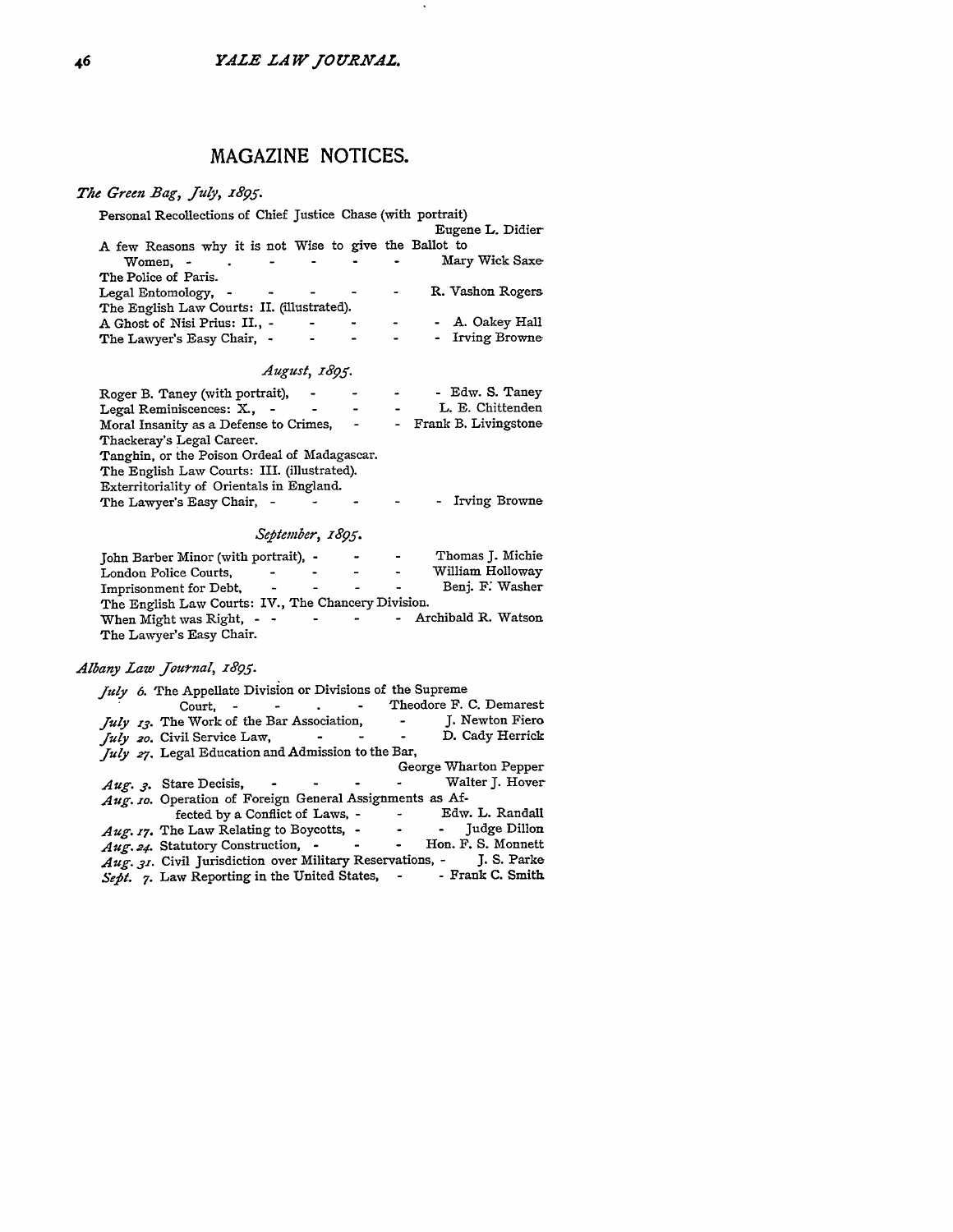| Sept. 14. Roman Jurisprudence,<br>$\blacksquare$ | $\bullet$ | $\bullet$ | Boyd Winchester    |
|--------------------------------------------------|-----------|-----------|--------------------|
| <i>Sept. 21.</i> Westchester Annexation Cases. - |           | $\bullet$ | William D. Guthrie |
| Sept. 28. Liability for Loss by Fire.            |           | $\bullet$ | - Junius Parker    |
| Some Notable Scotch Lawyers, -                   |           | $\bullet$ | Henry Cockburn     |

# *Central Law Journal.*

| June 21. Provisions in a Mortgage that the whole Debt may                                                                                                                                                                          |                                                             |
|------------------------------------------------------------------------------------------------------------------------------------------------------------------------------------------------------------------------------------|-------------------------------------------------------------|
| be declared Due upon a Default in Payment of                                                                                                                                                                                       |                                                             |
|                                                                                                                                                                                                                                    | an Installment, The Community of Samuel Maxwell             |
| <i>June 28.</i> Civil Service Law, The Contract of the Contract of the Contract of the Contract of the Contract of the Contract of the Contract of the Contract of the Contract of the Contract of the Contract of the Contract of | D. Cady Herrick                                             |
| July 5. Independent Contractors and the Liability for their                                                                                                                                                                        |                                                             |
| Negligence, $\cdot$ $\cdot$ $\cdot$ $\cdot$ $\cdot$ $\cdot$                                                                                                                                                                        | - G. W. Derwalt                                             |
| <i>July 12.</i> The Payment of a Forged Bill of Exchange by                                                                                                                                                                        |                                                             |
|                                                                                                                                                                                                                                    | the Drawee, - - - - - W. W. Thornton                        |
| July 19. Ratification by Corporation of Unauthorized Act of                                                                                                                                                                        |                                                             |
|                                                                                                                                                                                                                                    | Agent, - - - - - - D. R. N. Blackburn                       |
| <i>July 26.</i> Equitable Conversion, - - William L. Murphy, Jr.                                                                                                                                                                   |                                                             |
| Aug. 2. Photographs as Evidence, 1988. 1997. The George Lawyer                                                                                                                                                                     |                                                             |
| Aug. 9. Does an Alderman duly elected and qualified Va-                                                                                                                                                                            |                                                             |
|                                                                                                                                                                                                                                    | cate his Office by Removal from his Ward, George B. Stewart |
| Aug. 16. "Open Court," - - - - - - Wm. A. McNeill                                                                                                                                                                                  |                                                             |
| Aug. 23. State Legislation Against Foreign Corporations. W. D. Leeper                                                                                                                                                              |                                                             |
| Aug. 30. Debt, Note and Mortgages as Independent En-                                                                                                                                                                               |                                                             |
|                                                                                                                                                                                                                                    |                                                             |
| Sept. 6. Compensation for Legal Services, - - T. A. Polleys                                                                                                                                                                        |                                                             |
| Sept. 13. Sale of Real Estate, - - - - Wm. L. Murfree, Jr.                                                                                                                                                                         |                                                             |
| Sept. 20. Contracts of Service Terminable by Notice, Samuel C. Williams                                                                                                                                                            |                                                             |

# *American Law .Review, July and August, 1895.*

| Agreements not to be Performed Within a Year,<br>Edmund H. Bennett       |  |  |  |  |  |
|--------------------------------------------------------------------------|--|--|--|--|--|
| The Railroad Strikers' Case in California, .<br>Marshall B. Woodworth    |  |  |  |  |  |
| Mistakes on the Subject of Notice to corporations,                       |  |  |  |  |  |
| Seymour D. Thompson                                                      |  |  |  |  |  |
| - M. J. Farrelly<br>Neutrals and the Madagascar Expedition.-             |  |  |  |  |  |
| The Income Tax Decision, and the Power of the Supreme                    |  |  |  |  |  |
| Court to Nullify Acts of Congress, - - Sylvester Pennover                |  |  |  |  |  |
| Patents for Methods: The Case of Risdon Iron and Locomo-                 |  |  |  |  |  |
| tive Works v. Medart et al., -<br>Walter Forwood Rogers<br>$\sim$ $\sim$ |  |  |  |  |  |

## *September and October, z895.*

| Criticisms of the Federal Judiciary,                       |                                   |                                  | William H. Taft      |
|------------------------------------------------------------|-----------------------------------|----------------------------------|----------------------|
| The Legal Aspect of the Telegraph and Telephone: Essential |                                   |                                  |                      |
| Parts of an Efficient Postal Service, -                    |                                   |                                  | - - Walter Clark     |
| A Prescription for Anarchists.                             | $\overline{\phantom{a}}$          | $\sim$ 0.000 $\sim$ 0.000 $\sim$ | - E. M. Winston      |
| Modern Law Treatises: What They Are and What They          |                                   |                                  |                      |
| Should Be.                                                 |                                   |                                  | - Frederick H. Bacon |
| Roundell Palmer, Earl of Selborne,                         | $\sim$ $\sim$ $\sim$              |                                  | George H. Knott      |
| The Origin of the Supreme Judicial Power in the Federal    |                                   |                                  |                      |
| Constitution,                                              | and the state of the state of the |                                  | Robert L. Fowler     |